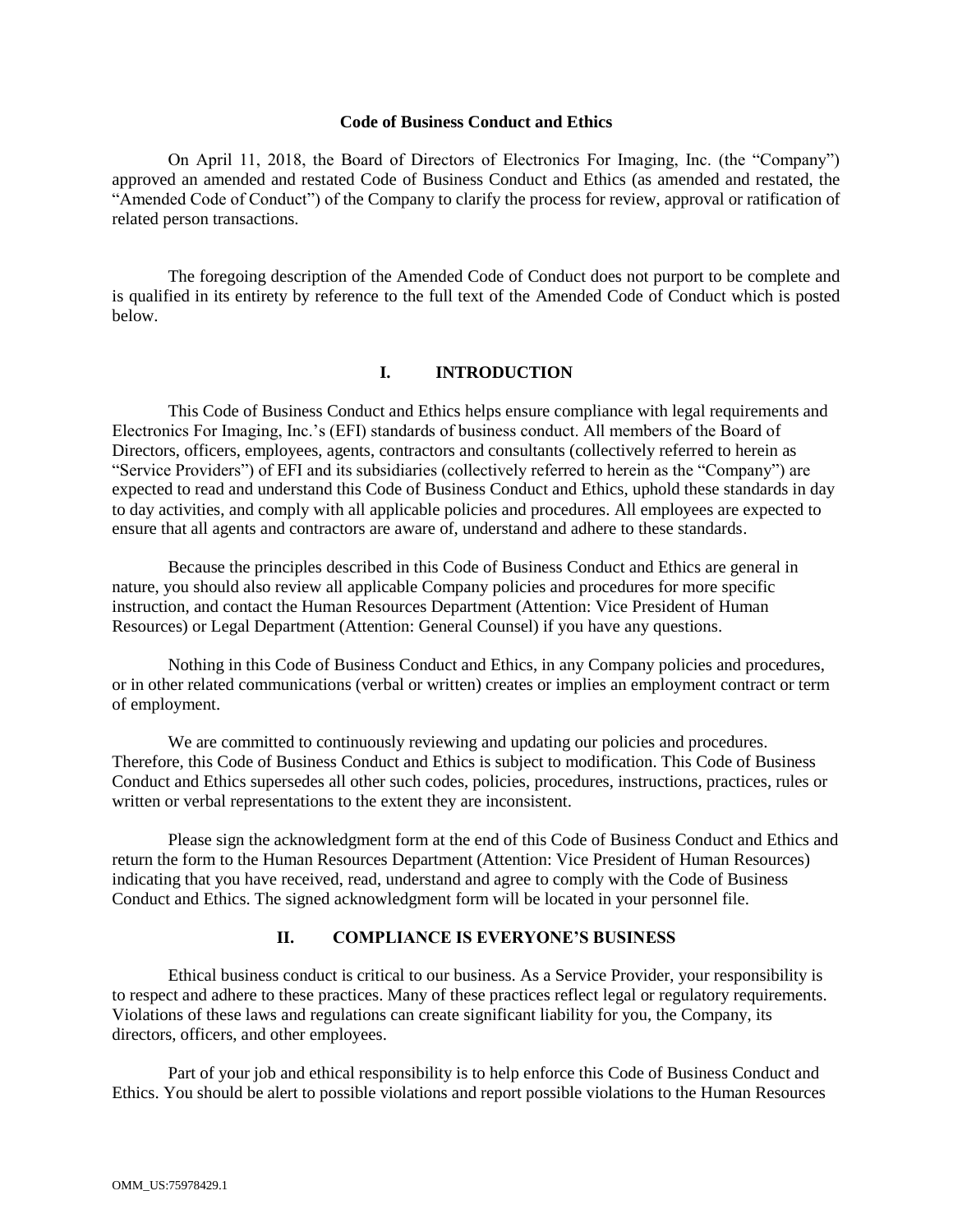Department or the Legal Department. You must cooperate in any internal or external investigations of possible violations. Reprisal, threats, retribution or retaliation against any person who has in good faith reported a violation or a suspected violation of law, this Code of Business Conduct and Ethics or other Company policies, or against any person who is assisting in any investigation or process with respect to such a violation, is prohibited.

Violations of law, this Code of Business Conduct and Ethics, or other Company policies or procedures should be reported to the Human Resources Department, Attention: Vice President of Human Resources at (650) 357-3500 or the Legal Department, Attention: General Counsel, at (650) 357-3500.

Violations of law, this Code of Business Conduct and Ethics or other Company policies or procedures by Service Providers can lead to disciplinary action up to and including termination.

In trying to determine whether any given action is appropriate, use the following test. Imagine that the words you are using or the action you are taking is going to be fully disclosed in the media with all the details, including your photo. If you are uncomfortable with the idea of this information being made public, perhaps you should think again about your words or your course of action.

In all cases, if you are unsure about the appropriateness of an event or action, please seek assistance in interpreting the requirements of these practices by contacting the Vice President of Human Resources or the General Counsel.

## **III. YOUR RESPONSIBILITIES TO THE COMPANY AND ITS STOCKHOLDERS**

## A. **General Standards of Conduct**

The Company expects all Service Providers to exercise good judgment to ensure the safety and welfare of

Service Providers and to maintain a cooperative, efficient, positive, harmonious and productive work

environment and business organization. These standards apply while working on our premises, at offsite

locations where our business is being conducted, at Company sponsored business and social events, or at

any other place where you are a representative of the Company. Service Providers who engage in

misconduct or whose performance is unsatisfactory may be subject to corrective action, up to and

including termination. You should review our employment handbook for more detailed information.

## B. **Applicable Laws**

All Service Providers must comply with all applicable laws, regulations, rules and regulatory orders. Service Providers located outside of the United States must comply with laws, regulations, rules and regulatory orders of the United States, including the Foreign Corrupt Practices Act (FCPA) and the U.S. Export Control Act, in addition to applicable local laws. Each Service Provider must acquire appropriate knowledge of the requirements relating to his or her duties sufficient to enable him or her to recognize potential dangers and to know when to seek advice from the Legal Department on specific Company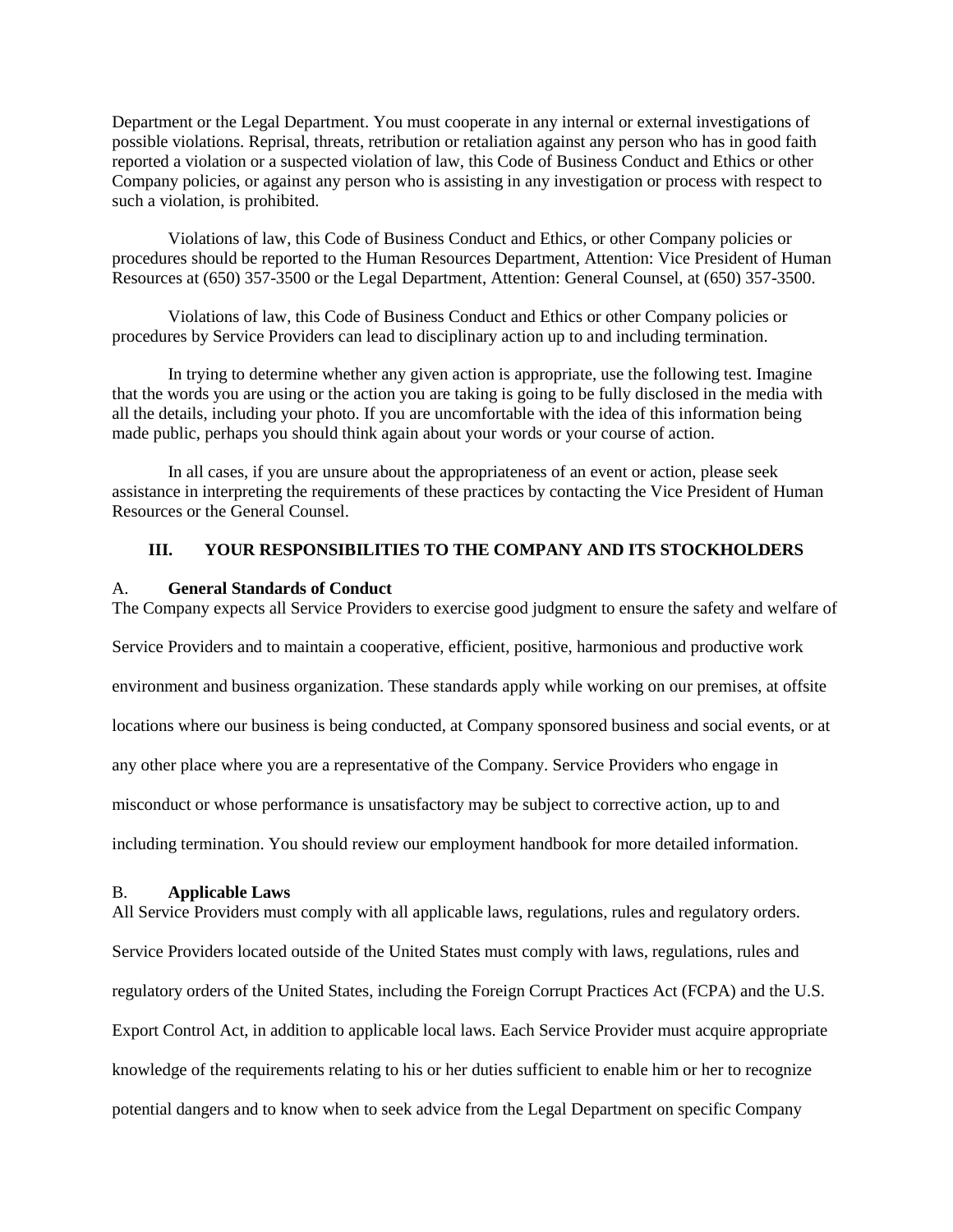policies and procedures. Violations of laws, regulations, rules and orders may subject the Service Provider to individual criminal or civil liability, as well as to discipline by the Company. Such individual violations may also subject the Company to civil or criminal liability or the loss of business.

## C. **Conflicts of Interest**

Each of us has a responsibility to the Company, our stockholders and each other. Although this duty does not prevent us from engaging in personal transactions and investments, it does demand that we avoid situations where a conflict of interest might occur or appear to occur. The Company is subject to scrutiny from many different individuals and organizations. We should always strive to avoid even the appearance of impropriety.

What constitutes conflict of interest? A conflict of interest exists where the interests or benefits of one person or entity conflict with the interests or benefits of the Company. Examples include:

#### **(i) Employment/Outside Employment**

In consideration of your employment with the Company, you are expected to devote your full attention to the business interests of the Company. You are prohibited from engaging in any activity that interferes with your performance or responsibilities to the Company or is otherwise in conflict with or prejudicial to the Company. Our policies prohibit any employee from accepting simultaneous employment with a Company supplier, customer, developer or competitor, or from taking part in any activity that enhances or supports a competitor's position. Additionally, you must disclose to the Company any interest that you have that may conflict with the business of the Company. If you have any questions on this requirement, you should contact your supervisor or the Human Resources Department.

#### **(ii) Outside Directorships**

It is a conflict of interest to serve as a director of any company that competes with the Company. Although you may serve as a director of a Company supplier, customer, developer, or other business partner, our policy requires that you first obtain approval from the Company's General Counsel before accepting a directorship. Any compensation you receive should be commensurate to your responsibilities. Such approval may be conditioned upon the completion of specified actions.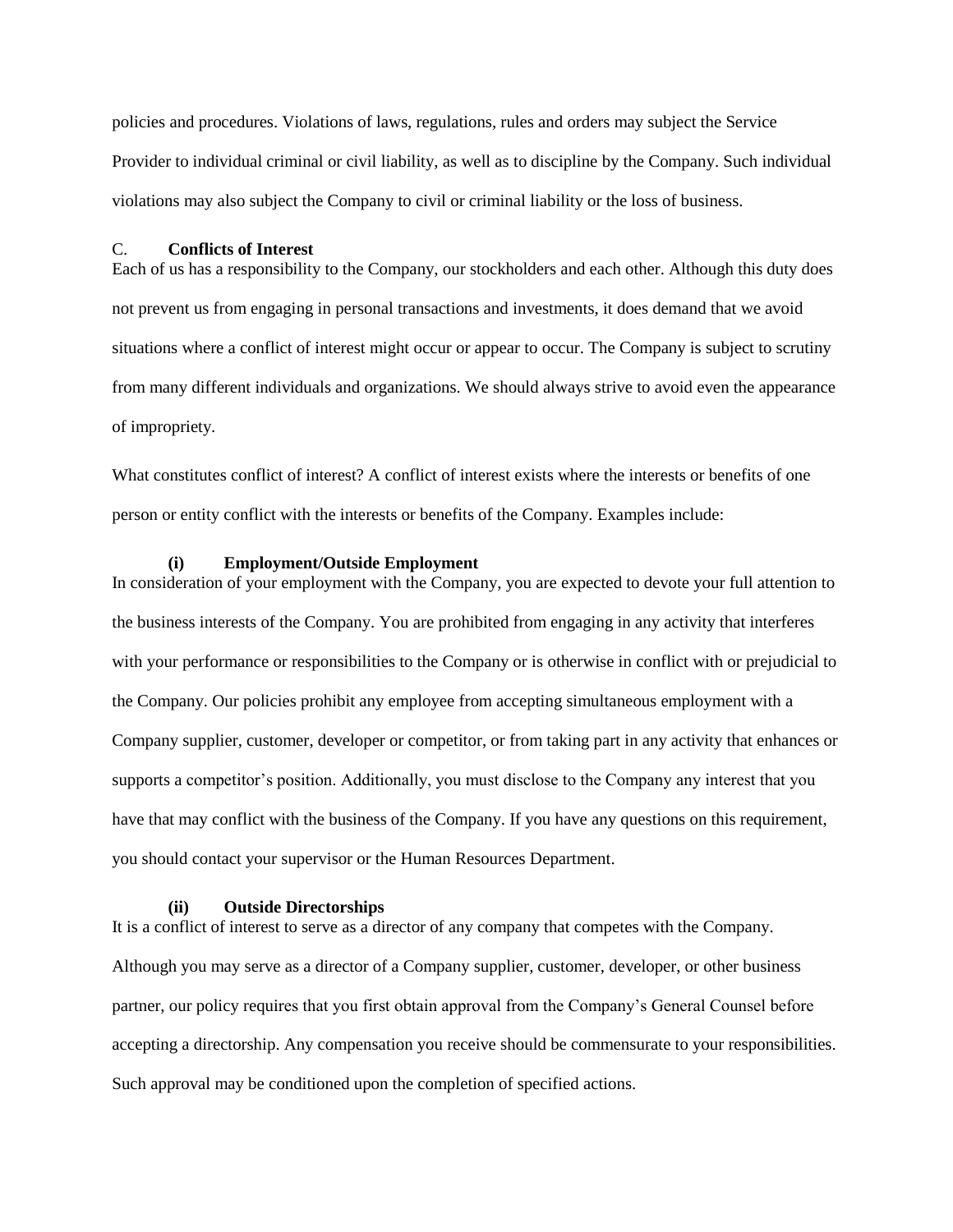#### **(iii) Business Interests**

If you are considering investing in a Company customer, supplier, developer or competitor, you must first take great care to ensure that these investments do not compromise your responsibilities to the Company. Many factors should be considered in determining whether a conflict exists, including the size and nature of the investment; your ability to influence the Company's decisions; your access to confidential information of the Company or of the other company; and the nature of the relationship between the Company and the other company.

## **(iv) Related Parties**

As a general rule, you should avoid conducting Company business with a relative or significant other, or with a business in which a relative or significant other is associated in any significant role. Relatives include your spouse, sister, brother, daughter, son, mother, father, grandparents, aunts, uncles, nieces, nephews, cousins, step relationships, and in laws. Significant others include persons living in a spousal (including same sex) or familial fashion with you.

If such a related party transaction is unavoidable, you must fully disclose the nature of the related party transaction to the Company's Chief Financial Officer. If determined to be material to the Company by the Chief Financial Officer, the Company's Audit Committee must review and approve in writing in advance such related party transactions. Any transaction, arrangement or relationship (including, without limitation, any financial transaction, any indebtedness or guarantee of indebtedness), or any series of similar transactions, arrangements or relationships, in which the Company was, is or will be a participant, where the amount involved exceeds \$120,000, and a Related Person (as defined below) had, has or will have a direct or indirect material interest (a "Related Person Transaction") must be reviewed and approved in writing in advance by the Company's Audit Committee of the Board of Directors. The Company must report all such material related party transactions under applicable accounting rules, federal securities laws, the rules and regulations of the Securities and Exchange Commission (the "SEC"), and securities exchange rules, as applicable, if required by such rules. Any dealings with a related party must be conducted in such a way that no preferential treatment is given to this business.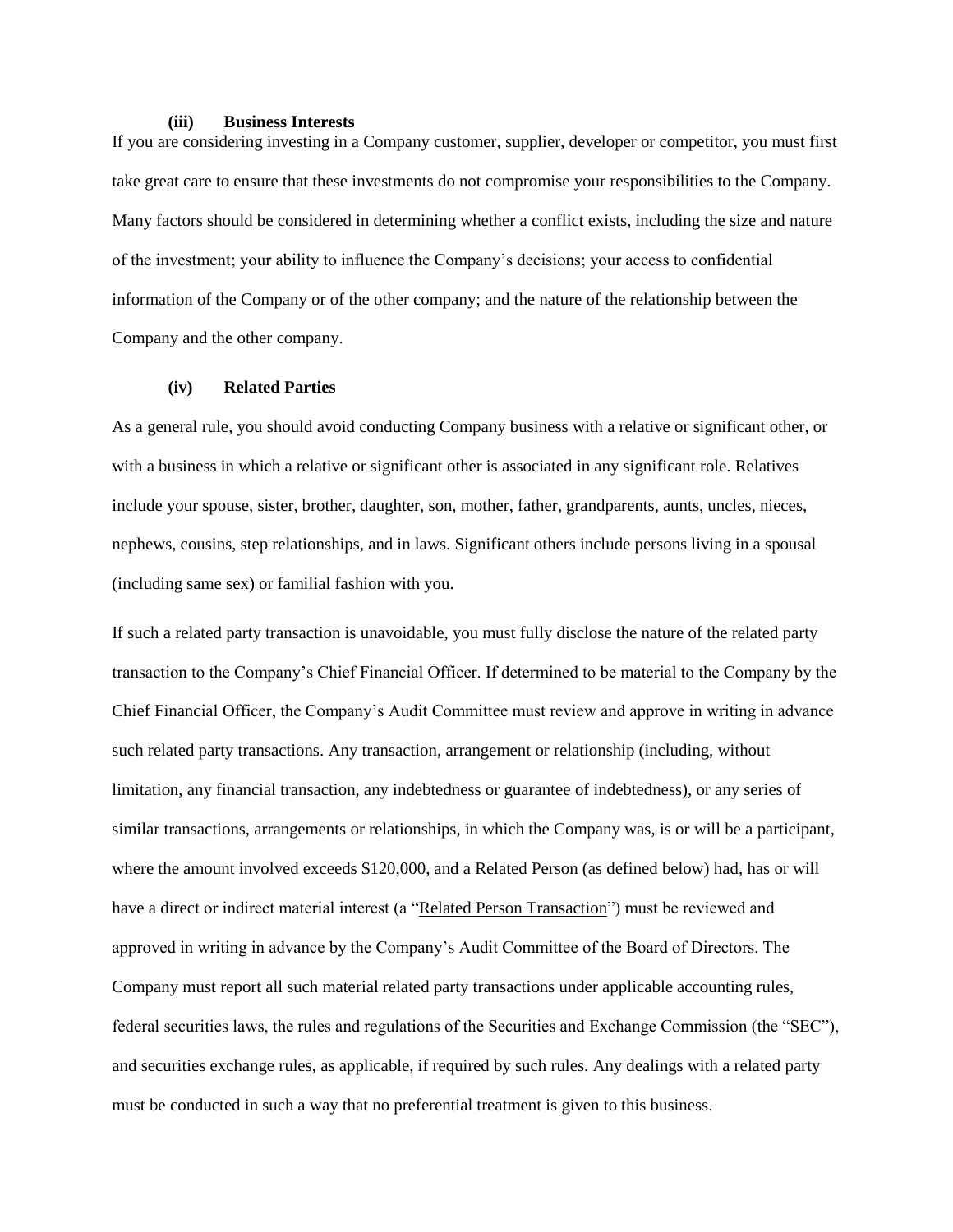In the event the Company's Chief Financial Officer becomes aware of a Related Person Transaction that was not previously approved or ratified under this policy, such person shall promptly notify the Chairperson of the Audit Committee, and the Audit Committee shall consider whether the Related Person Transaction should be ratified or rescinded or other action should be taken. If the Audit Committee becomes aware of any transaction that potentially could be a Related Party Transaction and involves a Significant Stockholder (as defined below), then the Company will attempt to collect the information regarding the transaction that is required in order to assess whether the transaction is a Related Party Transaction.

In the event the Chief Financial Officer determines that it is impractical or undesirable to wait until the next Audit Committee meeting to review a Related Party Transaction, the Chairperson of the Audit Committee may act on behalf of the Audit Committee to review and approve or ratify the Related Party Transaction.

For the purposes of this section, a "Related Person" is:

any person who is or was an executive officer (as defined under Rule 3b-7 of the Securities Exchange Act of 1934, as amended), director or director nominee of the Company at any time since the beginning of the Company's last fiscal year;

any person who is or was an Immediate Family Member (as defined below) of an executive officer, director or director nominee of the Company at any time since the beginning of the Company's last fiscal year;

any person who, at the time of the occurrence or existence of the transaction, is known to be the beneficial owner of more than 5% of any class of the Company's voting securities (a "Significant Stockholder"); or any person who, at the time of the occurrence or existence of the transaction, is an Immediate Family Member of a Significant Stockholder of the Company.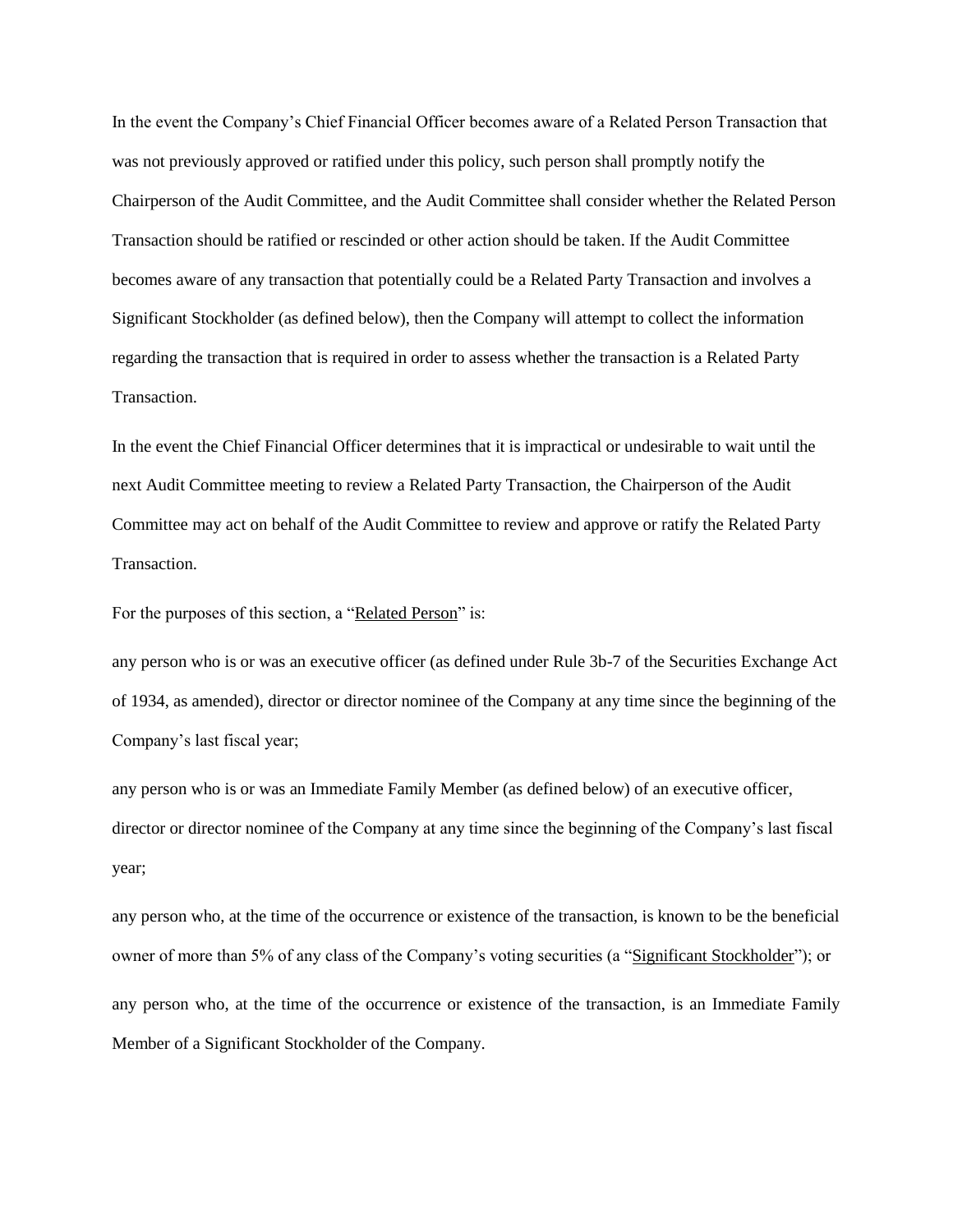An "*Immediate Family Member*" of a person is any child, stepchild, parent, stepparent, spouse, sibling, mother-in-law, father-in-law, son-in-law, daughter-in-law, brother-in-law or sister-in-law of such person, or any other person sharing the household of such person, other than a tenant or employee.

The Company discourages the employment of relatives and significant others in positions or assignments within the same department and prohibits the employment of such individuals in positions that have a financial dependence or influence (e.g., an auditing or control relationship, or a supervisor/subordinate relationship). The purpose of this policy is to prevent the organizational impairment and conflicts that are a likely outcome of the employment of relatives or significant others, especially in a supervisor/subordinate relationship. If a question arises about whether a relationship is covered by this policy, the Human Resources Department is responsible for determining whether an applicant's or transferee's acknowledged relationship is covered by this policy. The Human Resources Department shall advise all affected applicants and transferees of this policy. Willful withholding of information regarding a prohibited relationship/reporting arrangement may be subject to corrective action, up to and including termination. If a prohibited relationship exists or develops between two employees, the employee in the senior position must bring this to the attention of his/her supervisor. The Company retains the prerogative to separate the individuals at the earliest possible time, either by reassignment or by termination, if necessary.

#### **(v) Other Situations**

Because other conflicts of interest may arise, it would be impractical to attempt to list all possible situations. If a proposed transaction or situation raises any questions or doubts in your mind you should consult the Human Resources Department.

#### D. **Corporate Opportunities**

Service Providers may not exploit for their own personal gain opportunities that are discovered through the use of corporate property, information or position unless the opportunity is disclosed fully in writing to the Company's Board of Directors and the Board of Directors declines to pursue such opportunity.

## E. **Protecting the Company's Confidential Information**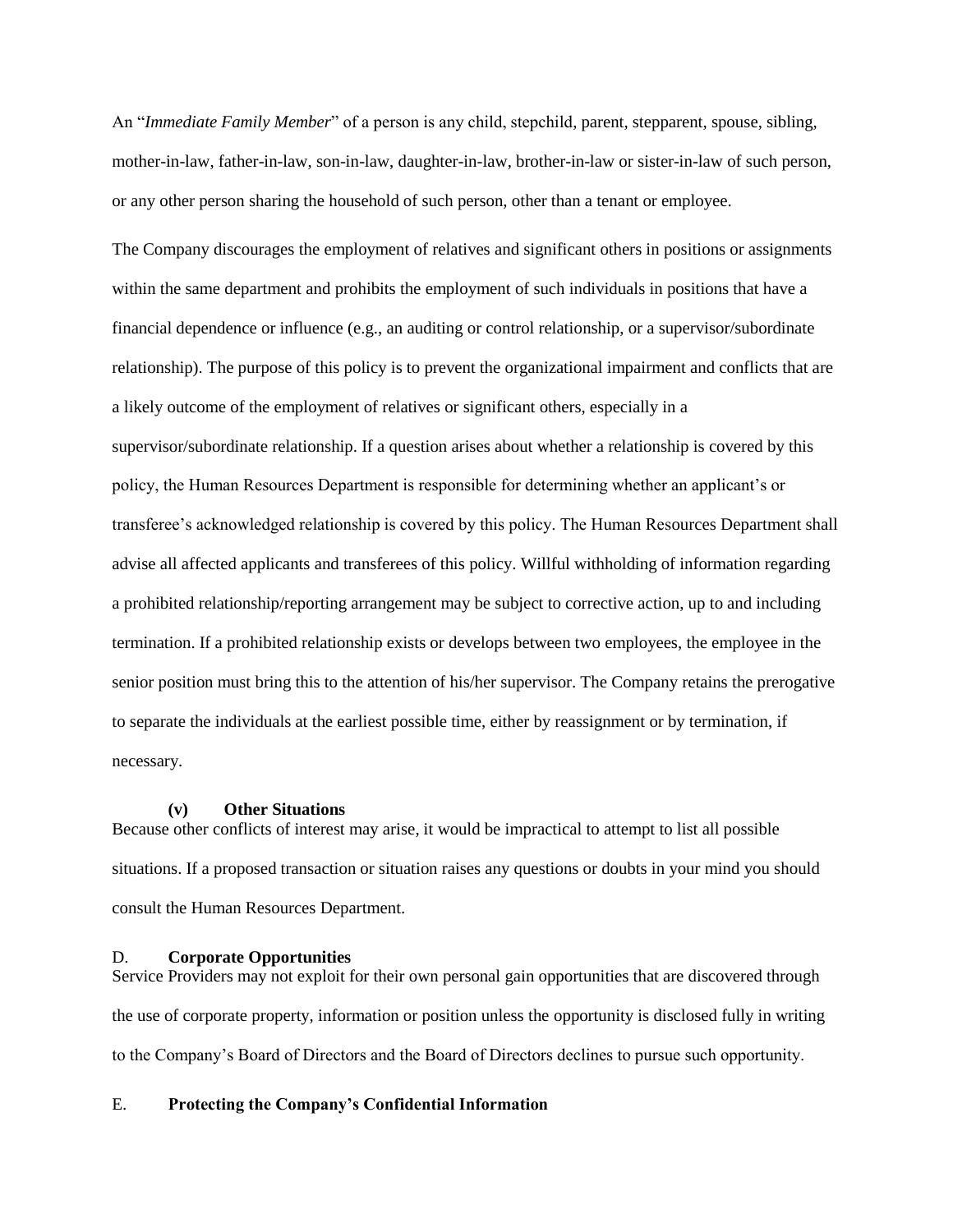The Company's confidential information is a valuable asset. The Company's confidential information includes product architectures; source codes; product plans and road maps; names and lists of customers, dealers, and employees; and financial information. This information is the property of the Company and may be protected by patent, trademark, copyright and trade secret laws. All confidential information must be used for Company business purposes only. Every Service Provider must safeguard it.

# **THIS RESPONSIBILITY INCLUDES NOT DISCLOSING THE COMPANY CONFIDENTIAL INFORMATION, SUCH AS INFORMATION REGARDING THE COMPANY'S PRODUCTS**

**OR BUSINESS OVER THE INTERNET.** You are also responsible for properly labeling any and all documentation shared with or correspondence sent to the Company's Legal Department or outside counsel as "Attorney Client Privileged". This responsibility includes the safeguarding, securing and proper disposal of confidential information in accordance with the Company's policy on Maintaining and Managing Records set forth in Section III.I of this Code of Business Conduct and Ethics. This obligation extends to confidential information of third parties, which the Company has rightfully received under Non Disclosure Agreements. See the Company's policy dealing with Handling the Confidential Information of Others set forth in Section IV.D of this Code of Business Conduct and Ethics.

### **(i) Proprietary Information and Invention Agreement**

When you joined the Company, you signed an agreement to protect and hold confidential the Company's proprietary information. This agreement remains in effect for as long as you work for the Company and after you leave the Company. Under this agreement, you may not disclose the Company's confidential information to anyone or use it to benefit anyone other than the Company without the prior written consent of an authorized Company officer.

## **(ii) Disclosure of Company Confidential Information**

To further the Company's business, from time to time our confidential information may be disclosed to potential business partners. However, such disclosure should never be done without carefully considering its potential benefits and risks. If you determine in consultation with your manager and other appropriate Company management that disclosure of confidential information is necessary, you must then contact the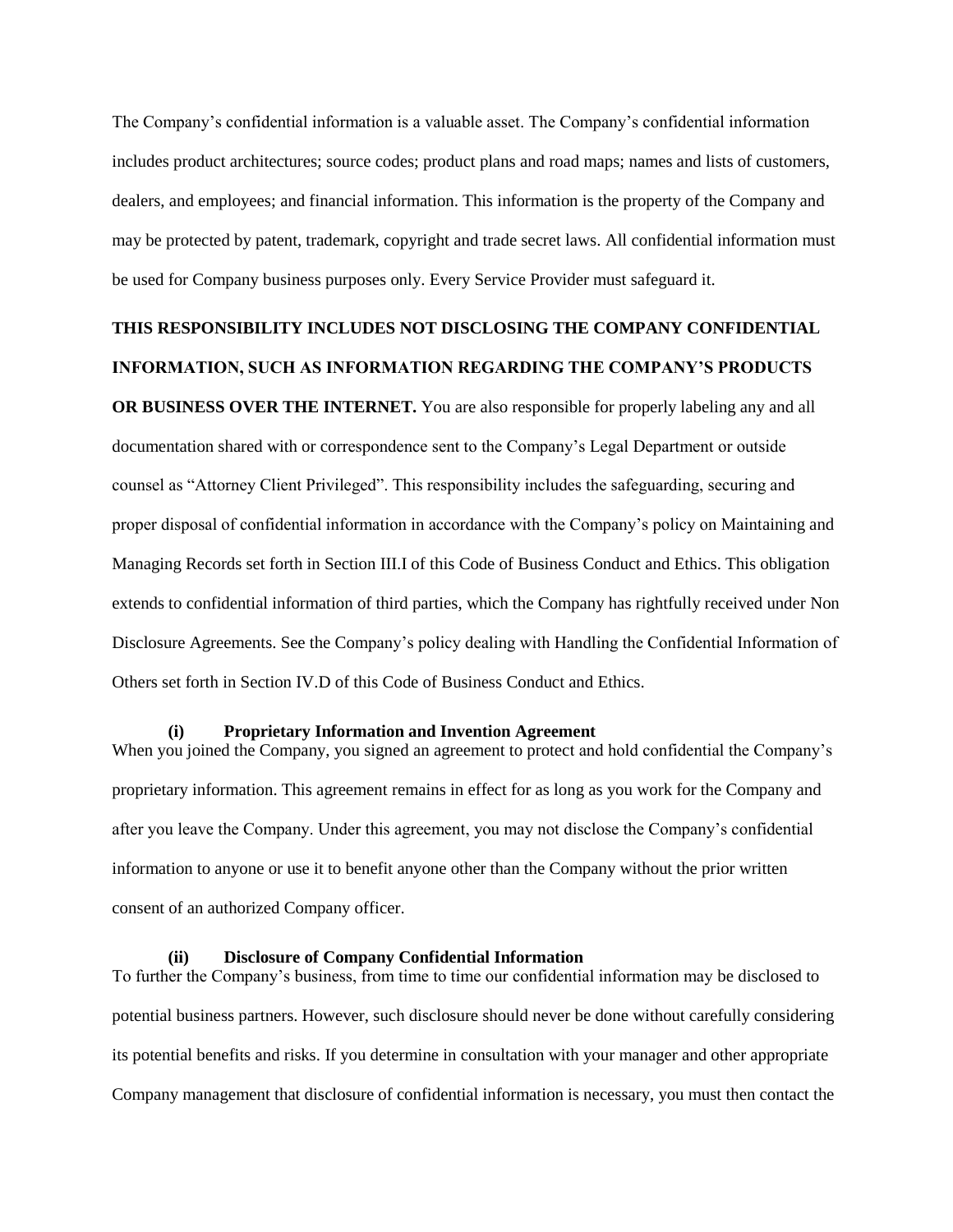Legal Department to ensure that an appropriate written nondisclosure agreement is signed prior to the disclosure. The Company has standard nondisclosure agreements suitable for most disclosures. You must not sign a third party's nondisclosure agreement or accept changes to the Company's standard nondisclosure agreements without review and approval by the Company's Legal Department. In addition, all Company materials that contain Company confidential information, including presentations, must be reviewed and approved by the Company's Legal Department prior to publication or use. Furthermore, any employee publication or publicly made statement that might be perceived or construed as attributable to the Company, made outside the scope of his or her employment with the Company, must be reviewed and approved in writing in advance by the Company's Legal Department and must include the Company's standard disclaimer that the publication or statement represents the views of the specific author and not of the Company.

## **(iii) Requests by Regulatory Authorities**

The Company and its Service Providers must cooperate with appropriate government inquiries and investigations. In this context, however, it is important to protect the legal rights of the Company with respect to its confidential information. All government requests for information, documents or investigative interviews must be referred to the Company's Legal Department. No financial information may be disclosed without the prior approval of the Chief Financial Officer.

#### **(iv) Company Spokespeople**

Specific policies have been established regarding who may communicate information to the press and the financial analyst community. The Company has designated its Chief Executive Officer, Chief Financial Officer and Investor Relations as the official Company spokespeople for financial matters. The Company has designated its Corporate Communications Department as the official Company spokespeople for marketing, technical and other such information. These designees are the only people who may communicate with the press on behalf of the Company. All inquiries or calls from the press and financial analysts should be referred to the appropriate parties designated above.

## F. **Obligations under Securities Laws "Insider" Trading**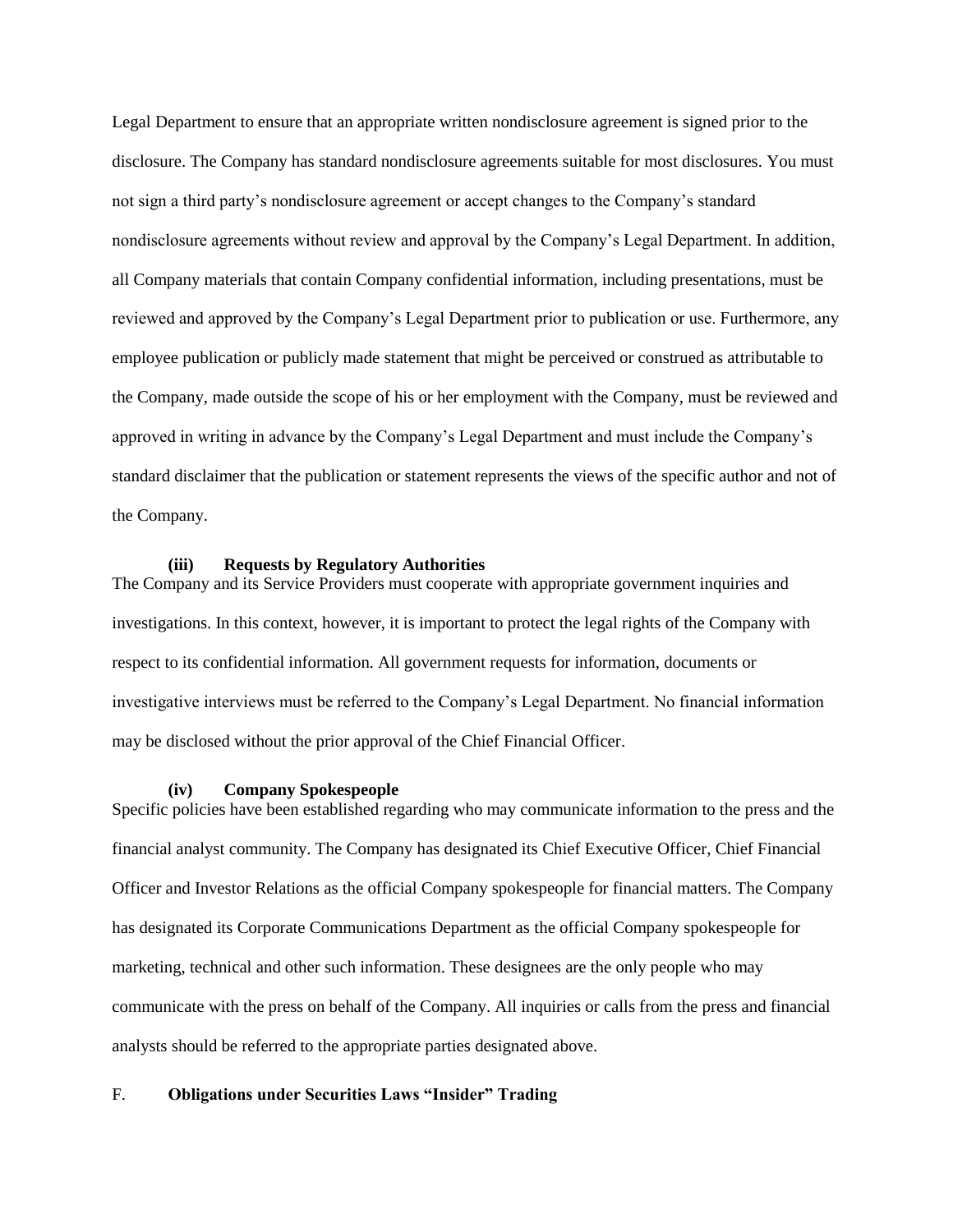Obligations under the U.S. securities laws apply to everyone. In the normal course of business, Service Providers may come into possession of significant, sensitive information. This information is the property of the Company -- you have been entrusted with it. You may not profit from it by buying or selling securities yourself, or passing on the information to others to enable them to profit or for them to profit on your behalf. The purpose of this policy is both to inform you of your legal responsibilities and to make clear to you that the misuse of sensitive information is contrary to Company policy and U.S. securities laws.

Insider trading is a crime, penalized by severe monetary fines and even imprisonment. In addition, the SEC may seek the imposition of a civil penalty of up to three times the profits made or losses avoided from the trading. Insider traders must also disgorge any profits made, and are often subjected to an injunction against future violations. Finally, insider traders may be subjected to civil liability in private lawsuits.

Employers and other controlling persons (including supervisory personnel) are also at risk under U.S. securities laws. Controlling persons may, among other things, face severe civil or criminal penalties if they fail to take preventive steps to control insider trading.

Thus, it is important both to you and the Company that insider trading violations not occur. You should be aware that stock market surveillance techniques are becoming increasingly sophisticated, and the chance that U.S. federal or other regulatory authorities will detect and prosecute even small level trading is significant. Insider trading rules are strictly enforced, even in instances when the financial transactions seem small. You should contact the Company's General Counsel if you are unsure as to whether or not you are free to trade.

At any time when the Company has imposed a trading blackout period on any Service Providers or other persons of the Company, such individuals must not trade in the Company's securities Section 16 insiders (including all officers, directors and owners of 10% or more of the Company's stock) must also comply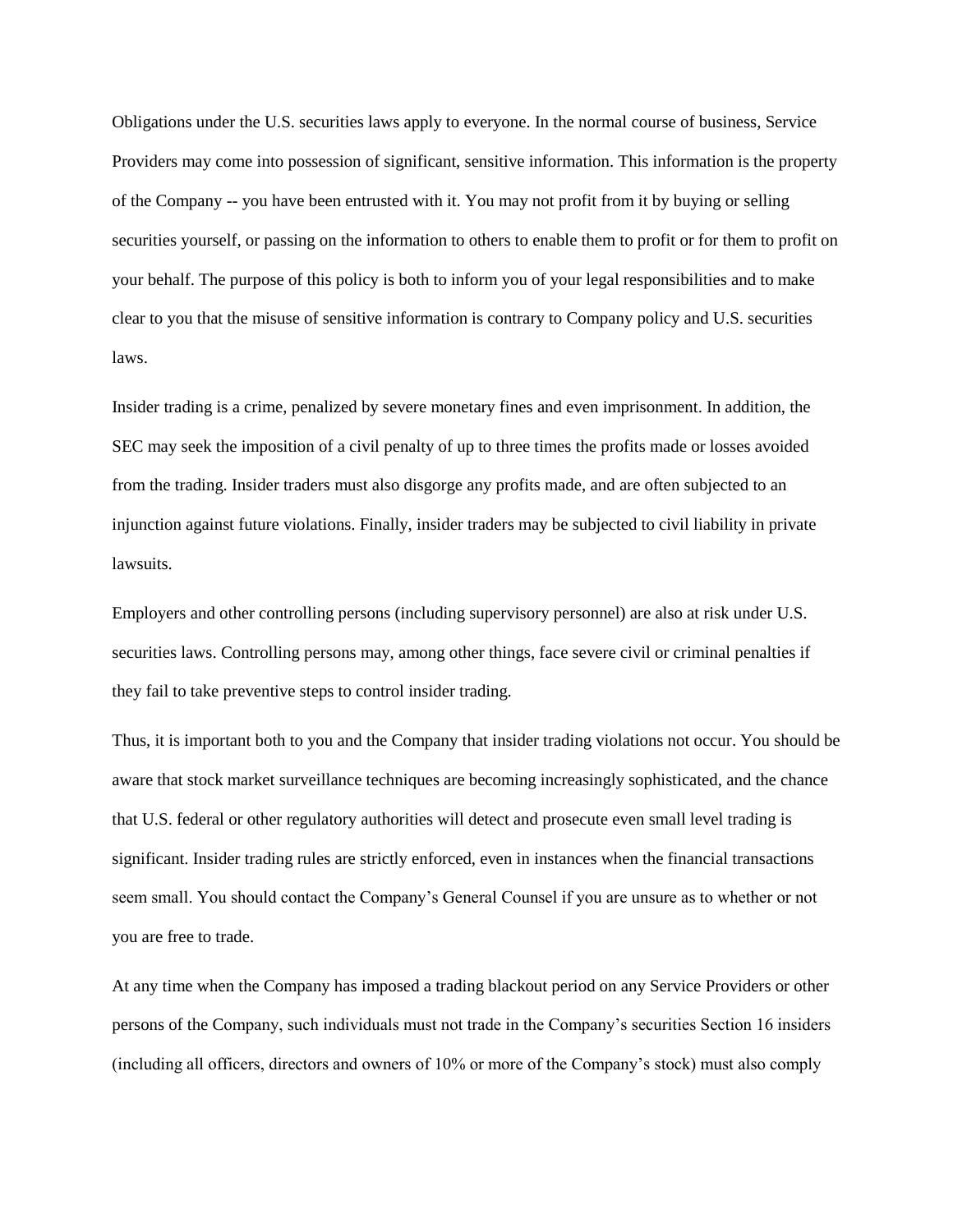with the reporting obligations and limitations on short-swing transactions set forth in Section 16 of the Securities Exchange Act of 1934, as amended.

For more details, and to determine if you are restricted from trading during trading blackout periods, you should review the Company's Insider Trading Policy. You should read the Insider Trading Policy carefully, paying particular attention to the specific policies and the potential criminal and civil liability and/or disciplinary action for insider trading violations. Service Providers who violate the Insider Trading Policy are also be subject to disciplinary action by the Company, which may include termination of employment or of business relationship. All questions regarding the Company's Insider Trading Policy should be directed to the Company's General Counsel.

## G. **Use of Company's Assets**

**(i) General**

Protecting the Company's assets is a key fiduciary responsibility of every Service Provider. Care should be taken to ensure that assets are not misappropriated, loaned to others, or sold or donated, without appropriate authorization. All Service Providers are responsible for the proper use of Company assets, and must safeguard such assets against loss, damage, misuse or theft. Service Providers who violate any aspect of this policy or who demonstrate poor judgment in the manner in which they use any Company asset may be subject to disciplinary action, up to and including termination of employment or business relationship at the Company's sole discretion. Company equipment and assets are to be used for Company business purposes only. Service Providers may not use Company assets for personal use, nor may they allow any other person to use Company assets. Service Providers who have any questions regarding this policy should bring them to the attention of the Company's Human Resources Department.

#### **(ii) Physical Access Control**

The Company has and will continue to develop procedures covering physical access control to ensure privacy of communications, maintenance of the security of the Company communication equipment, and safeguard Company assets from theft, misuse and destruction. You are personally responsible for complying with the level of access control that has been implemented in the facility where you work on a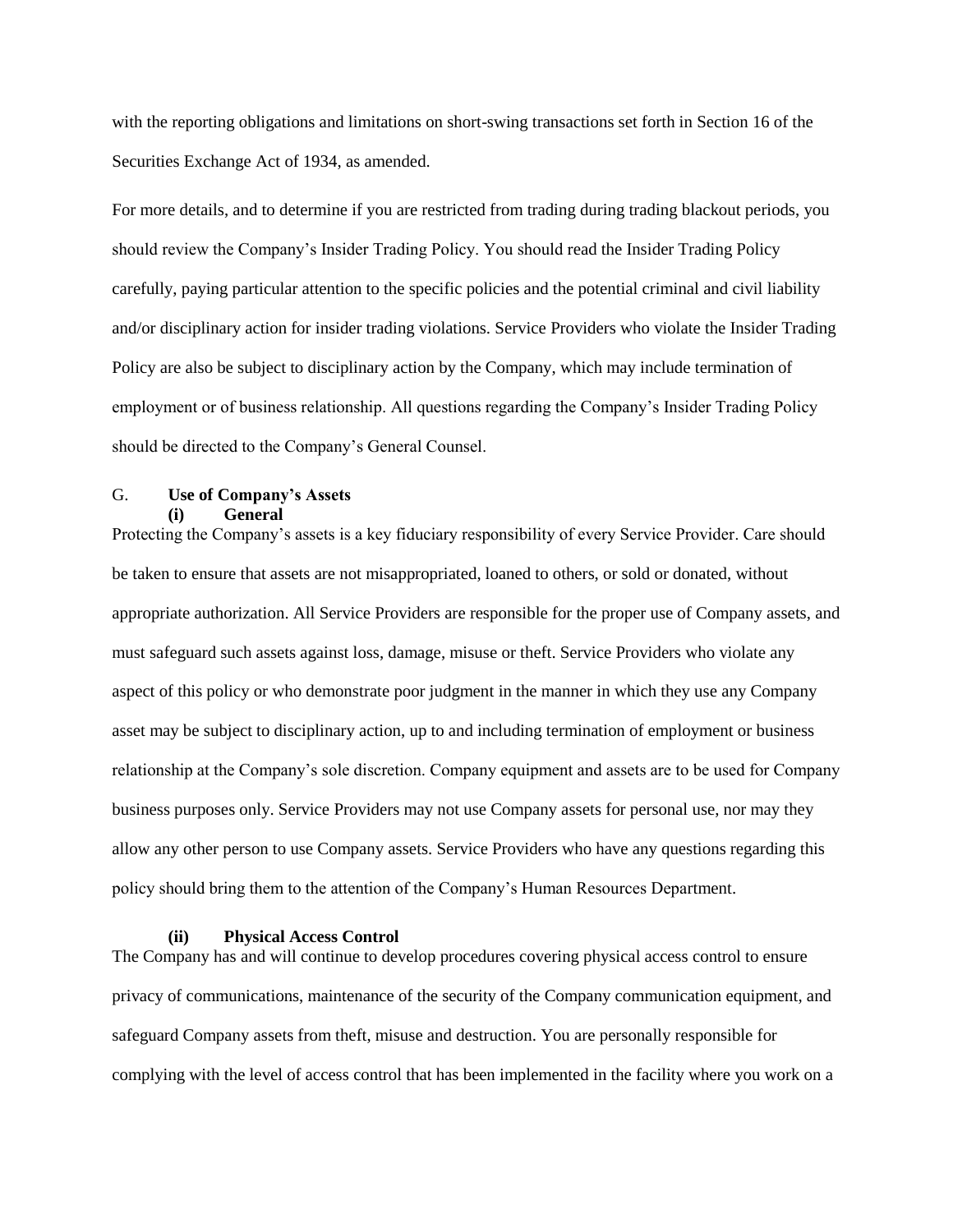permanent or temporary basis. You must not defeat or cause to be defeated the purpose for which the access control was implemented.

#### **(iii) Company Funds**

Every director, officer and employee is personally responsible for all Company funds over which he or she exercises control. Company agents, contractors and consultants should not be allowed to exercise control over Company funds. Company funds must be used only for Company business purposes. Every Service Provider must take reasonable steps to ensure that the Company receives good value for Company funds spent, and must maintain accurate and timely records of each and every expenditure. Expense reports must be accurate and submitted in a timely manner. Service Providers must not use Company funds for any personal purpose.

#### **(iv) Computers and Other Equipment**

The Company strives to furnish employees with the equipment necessary to efficiently and effectively do their jobs. You must care for that equipment and to use it responsibly only for Company business purposes. If you use Company equipment at your home or off site, take precautions to protect it from theft or damage, just as if it were your own. If the Company no longer employs you, you must immediately return all Company equipment. While computers and other electronic devices are made accessible to employees to assist them to perform their jobs and to promote Company's interests, all such computers and electronic devices, whether used entirely or partially on the Company's premises or with the aid of the Company's equipment or resources, must remain fully accessible to the Company and, to the maximum extent permitted by law, will remain the sole and exclusive property of the Company.

Service Providers should not maintain any expectation of privacy with respect to information transmitted over, received by, or stored in any electronic communications device owned, leased, or operated in whole or in part by or on behalf of the Company. To the extent permitted by applicable law, the Company retains the right to gain access to any information received by, transmitted by, or stored in any such electronic communications device, by and through its Service Providers or other representatives, at any time, either with or without the Service Provider's or third party's knowledge, consent or approval.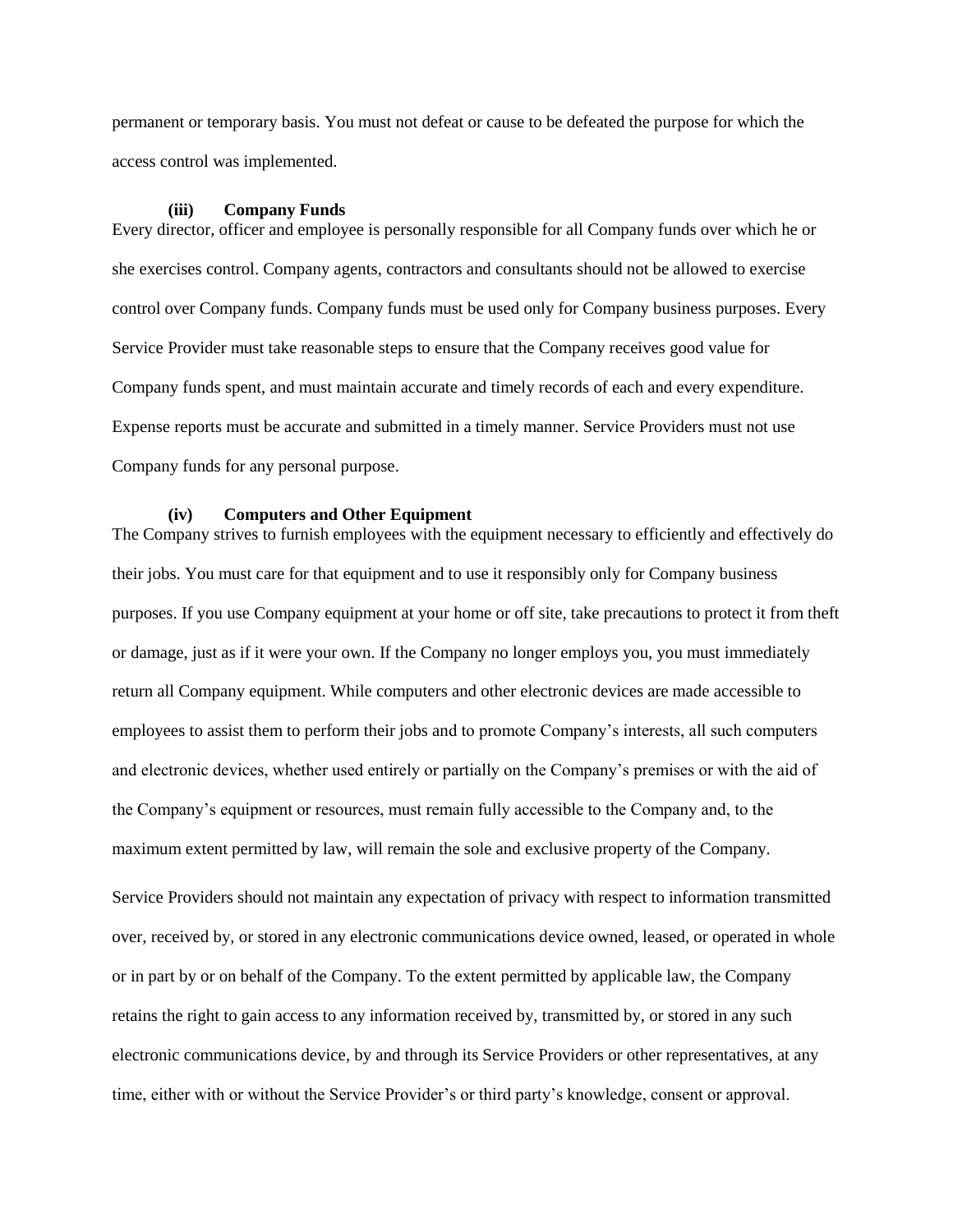#### **(v) Software**

All software used by Service Providers to conduct Company business must be appropriately licensed. Never make or use illegal or unauthorized copies of any software, whether in the office, at home, or on the road, since doing so may constitute copyright infringement and may expose you and the Company to potential civil and criminal liability. In addition, use of illegal or unauthorized copies of software may subject the Service Provider to disciplinary action, up to and including termination. The Company's IT Department will inspect Company computers periodically to verify that only approved and licensed software has been installed. Any non licensed/supported software will be removed.

#### **(vi) Electronic Usage**

The purpose of this policy is to make certain that Service Providers utilize electronic communication devices in a legal, ethical, and appropriate manner. This policy addresses the Company's responsibilities and concerns regarding the fair and proper use of all electronic communications devices within the organization, including computers, e mail, connections to the Internet, intranet and extranet and any other public or private networks, voice mail, video conferencing, facsimiles, and telephones.

Posting or discussing information concerning the Company's products or business on the Internet without the prior written consent of the Company's Chief Financial Officer is prohibited. Any other form of electronic communication used by Service Providers currently or in the future is also intended to be encompassed under this policy. It is not possible to identify every standard and rule applicable to the use of electronic communications devices. Service Providers are therefore encouraged to use sound judgment whenever using any feature of our communications systems.

#### H. **Maintaining and Managing Records**

The purpose of this policy is to set forth and convey the Company's business and legal requirements in managing records, including all recorded information regardless of medium or characteristics. Records include paper documents, CDs, computer hard disks, email, floppy disks, microfiche, microfilm or all other media. The Company is required by local, state, federal, foreign and other applicable laws, rules and regulations to retain certain records and to follow specific guidelines in managing its records. Civil and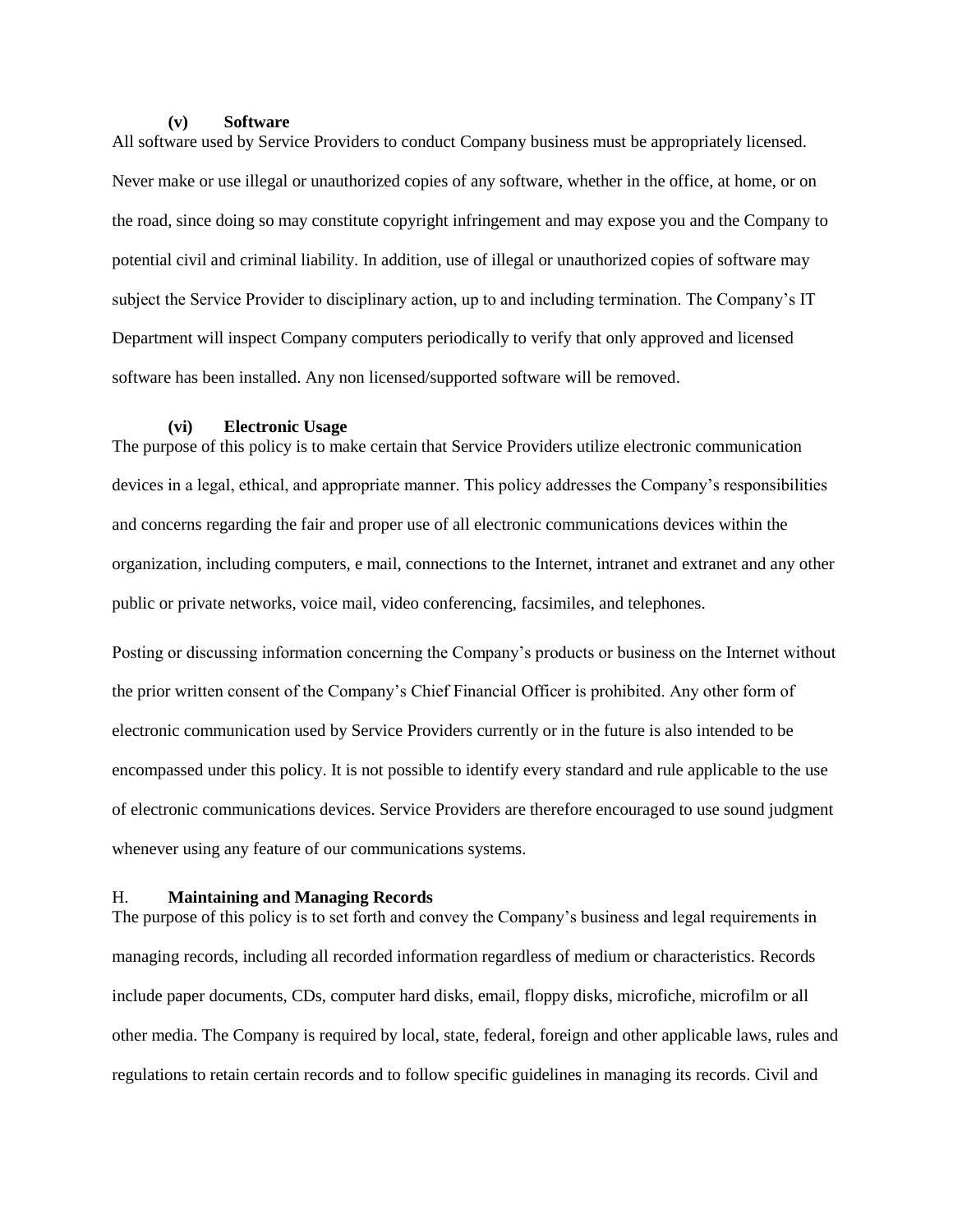criminal penalties for failure to comply with such guidelines can be severe for Service Providers and the Company, and failure to comply with such guidelines may subject the Service Provider to disciplinary action, up to and including termination of employment or business relationship at the Company's sole discretion.

## I. **Records on Legal Hold**

A legal hold suspends all document destruction procedures in order to preserve appropriate records under special circumstances, such as litigation or government investigations. The Company's Legal Department determines and identifies what types of Company records or documents are required to be placed under a legal hold. Every Service Provider must comply with this policy. Failure to comply with this policy may subject the Service Provider to disciplinary action, up to and including termination of employment or business relationship at the Company's sole discretion. The Company's Legal Department will notify you if a legal hold is placed on records for which you are responsible. You then must preserve and protect the necessary records in accordance with instructions from the Company's Legal Department. RECORDS OR SUPPORTING DOCUMENTS THAT HAVE BEEN PLACED UNDER A LEGAL HOLD MUST NOT BE DESTROYED, ALTERED OR MODIFIED UNDER ANY CIRCUMSTANCES. A legal hold remains effective until it is officially released in writing by the Company's Legal Department. If you are unsure whether a document has been placed under a legal hold, you should preserve and protect that document while you check with the Company's Legal Department.

If you have any questions about this policy you should contact the Company's General Counsel.

## J. **Payment Practices**

## **(i) Accounting Practices**

The Company's responsibilities to its stockholders and the investing public require that all transactions be fully and accurately recorded in the Company's books and records in compliance with all applicable laws. False or misleading entries, unrecorded funds or assets, or payments without appropriate supporting documentation and approval are strictly prohibited and violate Company policy and the law. Additionally,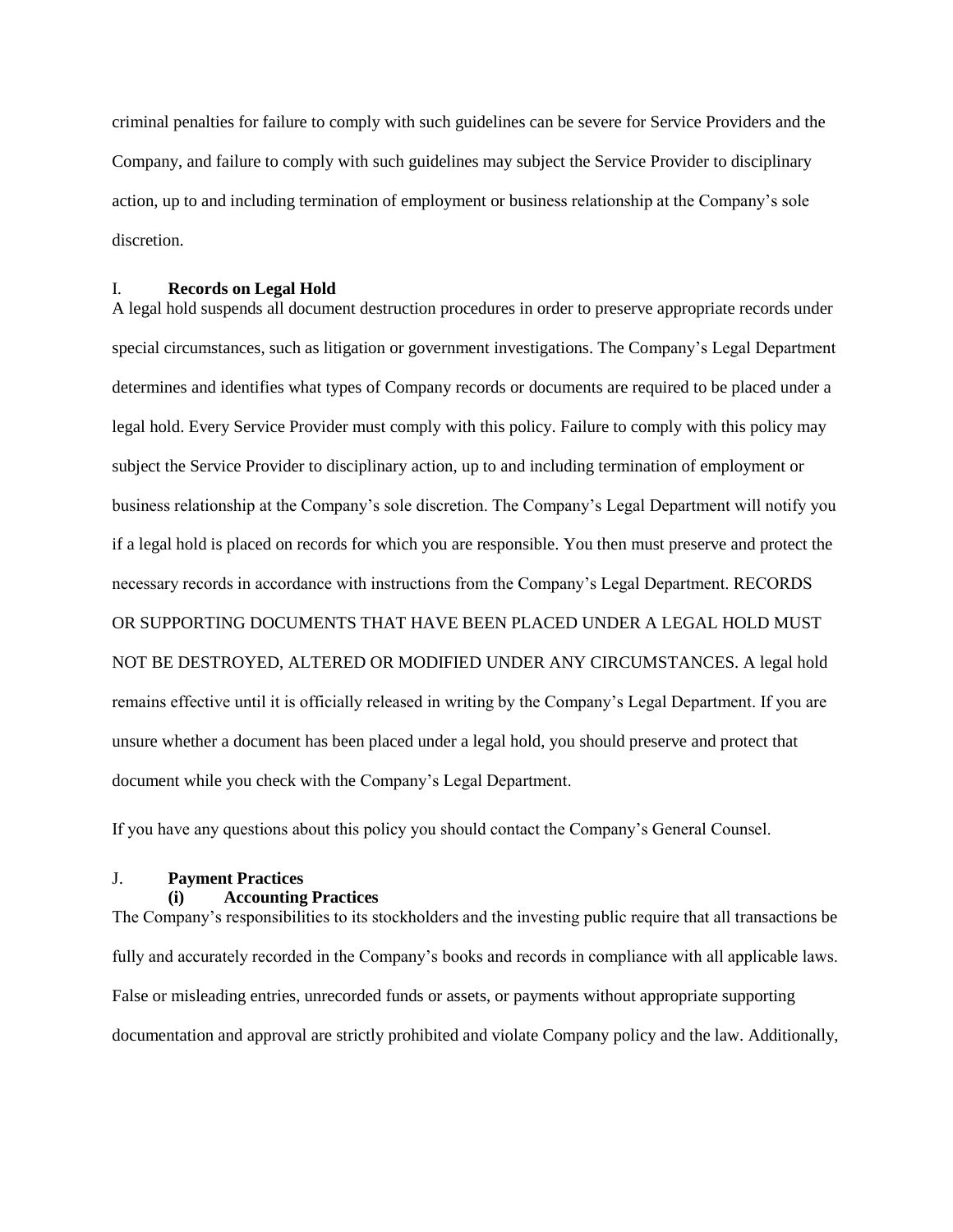all documentation supporting a transaction should fully and accurately describe the nature of the transaction and be processed in a timely fashion.

#### **(ii) Political Contributions**

The Company reserves the right to communicate its position on important issues to elected representatives and other government officials. It is the Company's policy to comply fully with all local, state, federal, foreign and other applicable laws, rules and regulations regarding political contributions. The Company's funds or assets must not be used for, or be contributed to, political campaigns or political practices under any circumstances without the prior written approval of the Company's General Counsel and, if required, the Board of Directors.

## **(iii) Prohibition of Inducements**

Under no circumstances may Service Providers offer to pay, make payment, promise to pay, or issue authorization to pay any money, gift, or anything of value to customers, vendors, consultants, etc. that is perceived as intended, directly or indirectly, to improperly influence any business decision, any act or failure to act, any commitment of fraud, or opportunity for the commission of any fraud. Inexpensive gifts, infrequent business meals, celebratory events and entertainment, provided that they are not excessive or create an appearance of impropriety, do not violate this policy. Questions regarding whether a particular payment or gift violates this policy or the Company's Anti-Bribery Policy should be directed to the Human Resources Department or the Legal Department.

#### K. **Anti-Bribery Policy**

The Company requires full compliance with the FCPA and any applicable anti-bribery or anti-corruption law by all of its Service Providers. The anti bribery and corrupt payment provisions of the FCPA make illegal any corrupt offer, payment, promise to pay, or authorization to pay any money, gift, or anything of value to any foreign official, or any foreign political party, candidate or official, for the purpose of: influencing any act or failure to act, in the official capacity of that foreign official or party; or inducing the foreign official or party to use influence to affect a decision of a foreign government or agency, in order to obtain or retain business for anyone, or direct business to anyone.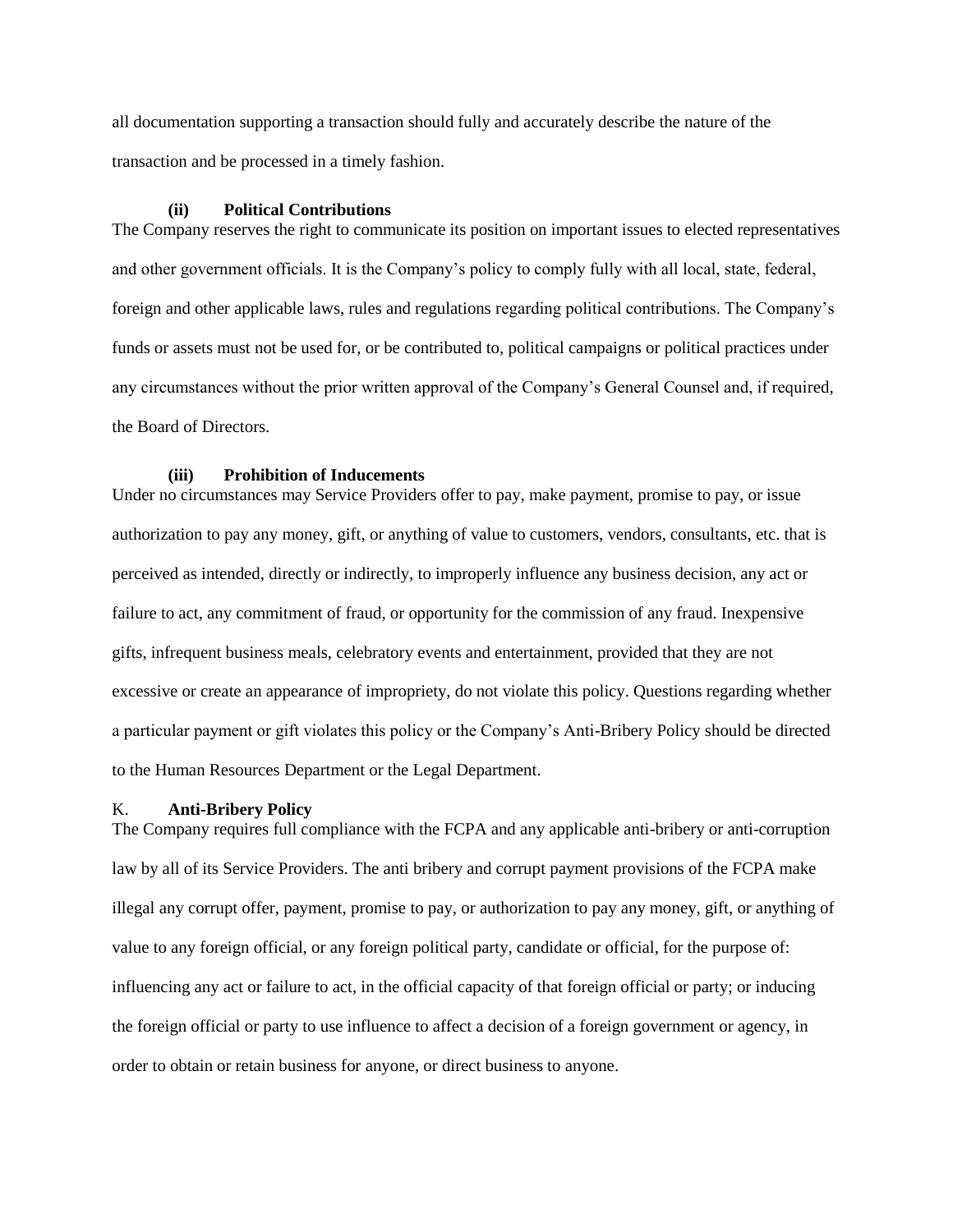All Service Providers, whether located in the United States or abroad, are responsible for FCPA compliance and the procedures to ensure compliance with anti-bribery and anti-corruption laws. All managers and supervisory personnel are expected to monitor continued compliance with the Law to ensure compliance with the highest moral, ethical and professional standards of the Company. Compliance includes complying with the Company's Anti-Bribery Policy as well as its policy on Maintaining and Managing Records in Section III.I of this Code of Business Conduct and Ethics.

If you have any questions about these policies you should contact the Company's General Counsel.

## **Export Controls**

A number of countries maintain controls on the destinations to which products or software may be exported. Some of the strictest export controls are maintained by the United States against countries that the U.S. government considers unfriendly or as supporting international terrorism. The U.S. regulations are complex and apply both to exports from the United States and to exports of products from other countries, when those products contain U.S. origin components or technology. Software created in the United States is subject to these regulations even if duplicated and packaged abroad. In some circumstances, an oral presentation containing technical data made to foreign nationals in the United States may constitute a controlled export. The Legal Department can provide you with guidance on which countries are prohibited destinations for Company products or whether a proposed technical presentation to foreign nationals may require a U.S. Government license.

#### **IV. RESPONSIBILITIES TO OUR CUSTOMERS AND OUR SUPPLIERS**

#### A. **Customer Relationships**

If your job puts you in contact with any Company customers or potential customers, it is critical for you to remember that you represent the Company to the people with whom you are dealing. Act in a manner that creates value for our customers and helps to build a relationship based upon trust. The Company and its Service Providers have provided products and services for many years and have built up significant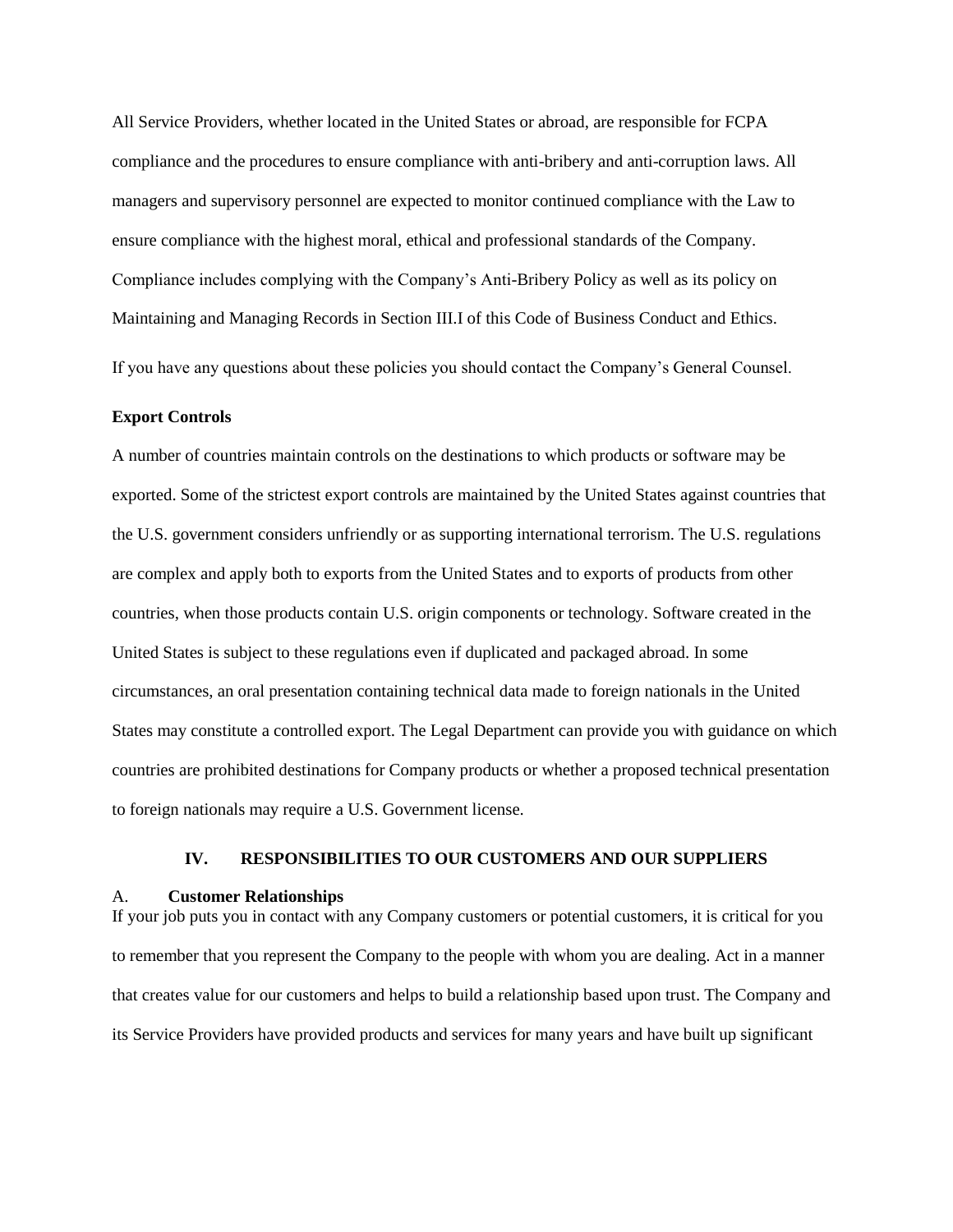goodwill over that time. This goodwill is one of our most important assets, and Service Providers must act to preserve and enhance our reputation.

#### B. **Payments or Gifts from Others**

Under no circumstances may Service Providers accept any offer, payment, promise to pay, or authorization to pay any money, gift, or anything of value from customers, vendors, consultants, etc. that is perceived as intended, directly or indirectly, to influence any business decision, any act or failure to act, any commitment of fraud, or opportunity for the commission of any fraud. Inexpensive gifts, infrequent business meals, celebratory events and entertainment, provided that they are not excessive or create an appearance of impropriety, do not violate this policy and/or the Anti-Bribery Policy. Questions regarding whether a particular payment or gift violates this policy and the Company's Anti-Bribery Policy are to be directed to the Human Resources Department or the Legal Department. Gifts given by the Company to suppliers or customers or received from suppliers or customers should always be appropriate to the circumstances and should never be of a kind that could create an appearance of impropriety. The nature and cost must always be accurately recorded in the Company's books and records.

#### C. **Publications of Others**

The Company subscribes to many publications that help Service Providers do their jobs better. These include newsletters, reference works, online reference services, magazines, books, and other digital and printed works. Copyright law generally protects these works, and their unauthorized copying and distribution constitute copyright infringement. You must first obtain the consent of the publisher of a publication before copying publications or significant parts of them. When in doubt about whether you may copy a publication, consult the Legal Department.

## D. **Handling the Confidential Information of Others**

The Company has many kinds of business relationships with many companies and individuals. Sometimes, they will volunteer confidential information about their products or business plans to induce the Company to enter into a business relationship. At other times, we may request that a third party provide confidential information to permit the Company to evaluate a potential business relationship with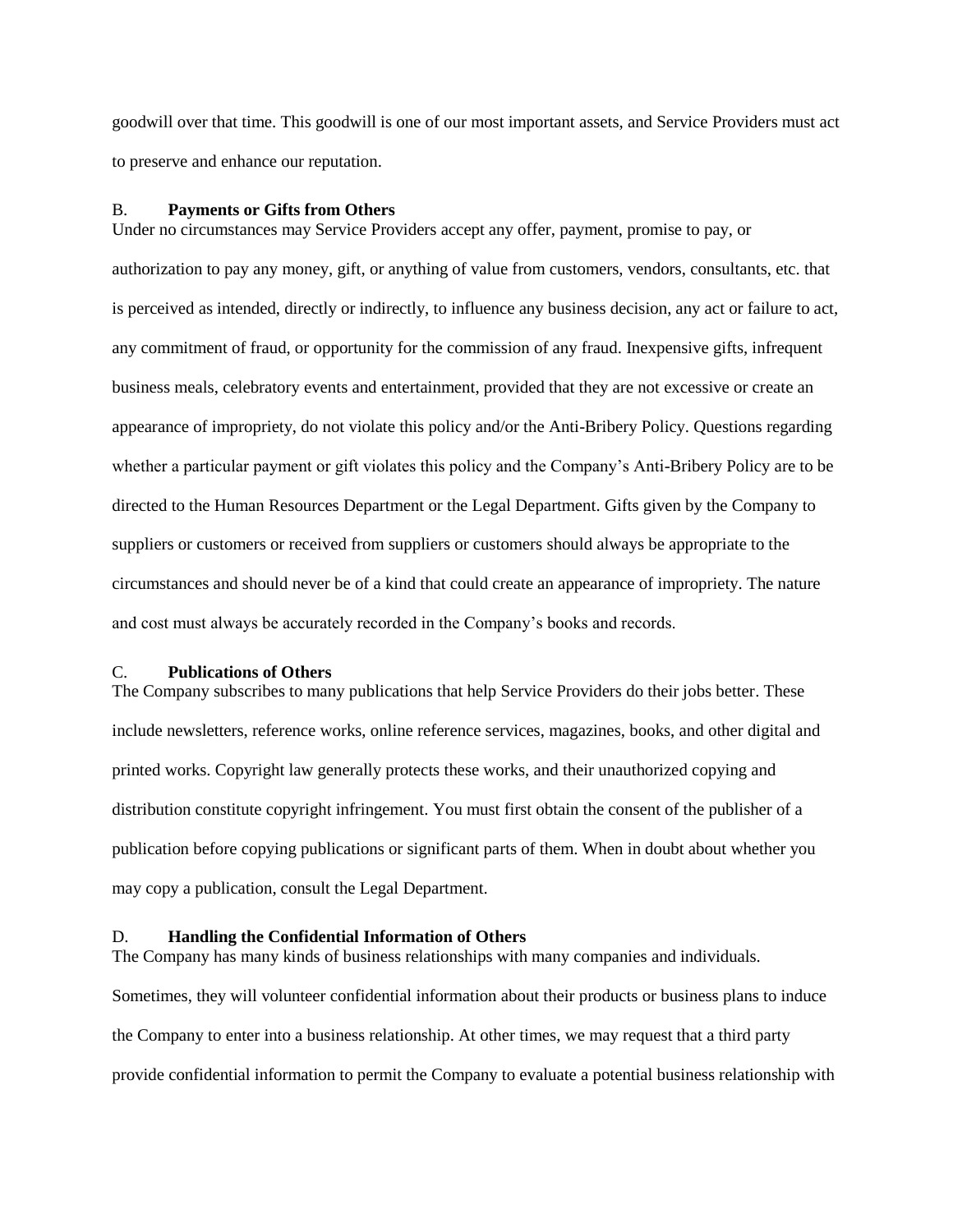that party. Whatever the situation, we must take special care to handle the confidential information of others responsibly. We handle such confidential information in accordance with our agreements with such third parties. See also the Company's policy on Maintaining and Managing Records in Section III.I of this Code of Business Conduct and Ethics.

#### **(i) Appropriate Nondisclosure Agreements**

Confidential information may take many forms. An oral presentation about a company's product development plans may contain protected trade secrets. A customer list or employee list may be a protected trade secret. A demo of an alpha version of a company's new software may contain information protected by trade secret and copyright laws.

You should never accept information offered by a third party that is represented as confidential, or which appears from the context or circumstances to be confidential, unless an appropriate nondisclosure agreement has been signed with the party offering the information. **THE LEGAL DEPARTMENT** 

## **CAN PROVIDE NONDISCLOSURE AGREEMENTS TO FIT ANY PARTICULAR SITUATION,**

#### **AND WILL COORDINATE APPROPRIATE EXECUTION OF SUCH AGREEMENTS ON**

**BEHALF OF THE COMPANY**. Even after a nondisclosure agreement is in place, you should accept only the information necessary to accomplish the purpose of receiving it, such as a decision on whether to proceed to negotiate a deal. If more detailed or extensive confidential information is offered and it is not necessary, for your immediate purposes, it should be refused.

#### **(ii) Need to Know**

Once a third party's confidential information has been disclosed to the Company, we have an obligation to abide by the terms of the relevant nondisclosure agreement and limit its use to the specific purpose for which it was disclosed and to disseminate it only to other Service Providers with a need to know the information. Every Service Provider involved in a potential business relationship with a third party must understand and strictly observe the restrictions on the use and handling of confidential information. When in doubt, consult the Legal Department.

## **(iii) Notes and Reports**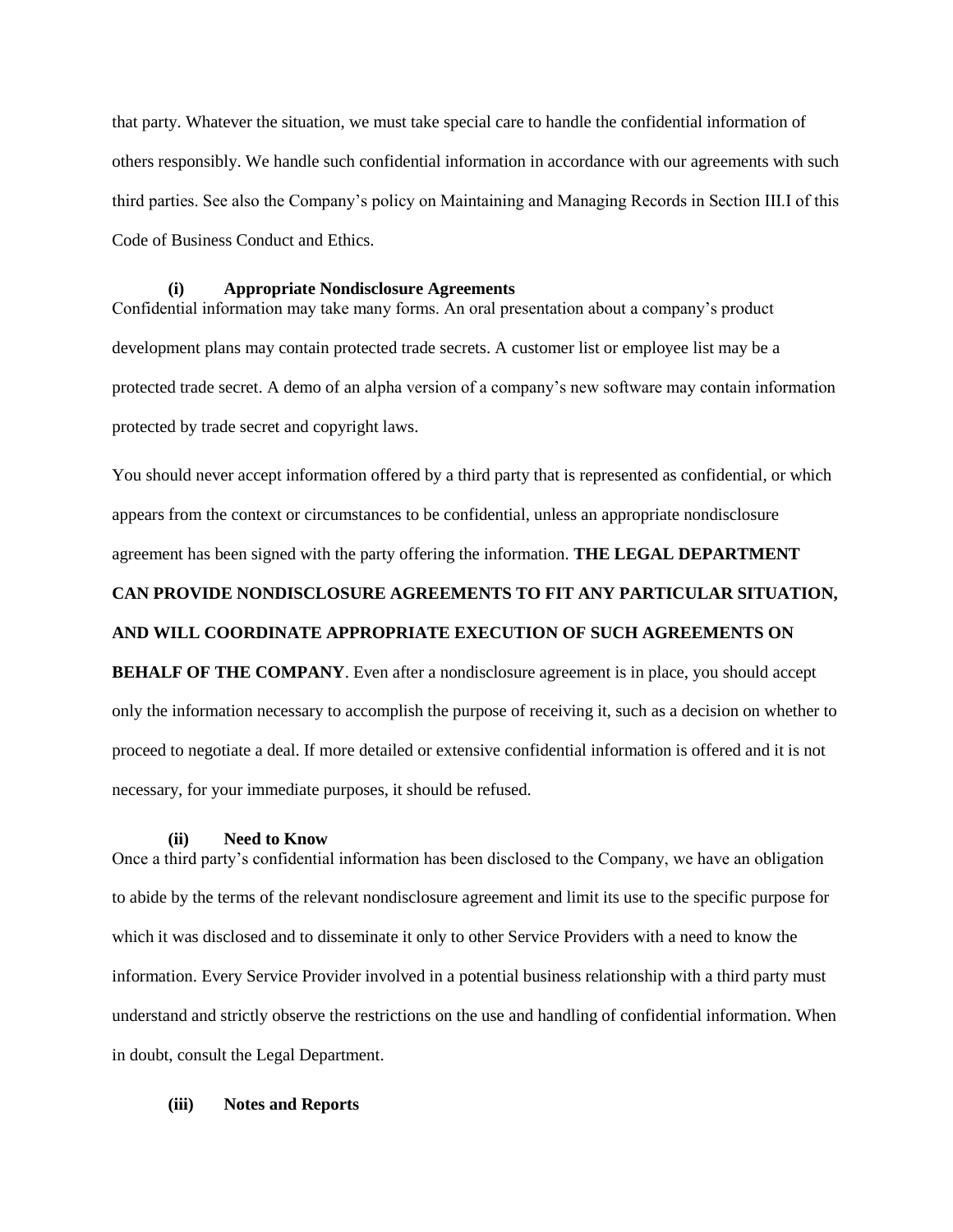When reviewing the confidential information of a third party under a nondisclosure agreement, it is natural to take notes or prepare reports summarizing the results of the review and, based partly on those notes or reports, to draw conclusions about the suitability of a business relationship. Notes or reports, however, can include confidential information disclosed by the other party and so should be retained only long enough to complete the evaluation of the potential business relationship. Subsequently, they should be either destroyed or turned over to the Legal Department for safekeeping or destruction. They should be treated just as any other disclosure of confidential information is treated: marked as confidential and distributed only to those Service Providers with a need to know.

## **(iv) Competitive Information**

You should never attempt to obtain a competitor's confidential information by improper means, and you should especially never contact a competitor regarding their confidential information. While the Company may, and does, employ former employees of competitors, we recognize and respect the obligations of those employees not to use or disclose the confidential information of their former employers.

#### E. **Selecting Suppliers**

The Company's suppliers make significant contributions to our success. To create an environment where our suppliers have an incentive to work with the Company, they must be confident that they will be treated lawfully and in an ethical manner. The Company's policy is to purchase supplies based on need, quality, service, price and terms and conditions. The Company's policy is to select significant suppliers or enter into significant supplier agreements through a competitive bid process where possible. Under no circumstances should any Service Provider attempt to coerce suppliers in any way. The confidential information of a supplier is entitled to the same protection as that of any other third party and must not be received before an appropriate nondisclosure agreement has been signed. A supplier's performance should never be discussed with anyone outside the Company. A supplier to the Company is generally free to sell its products or services to any other party, including competitors of the Company. In some cases where the products or services have been designed, fabricated, or developed to our specifications the agreement between the parties may contain restrictions on sales.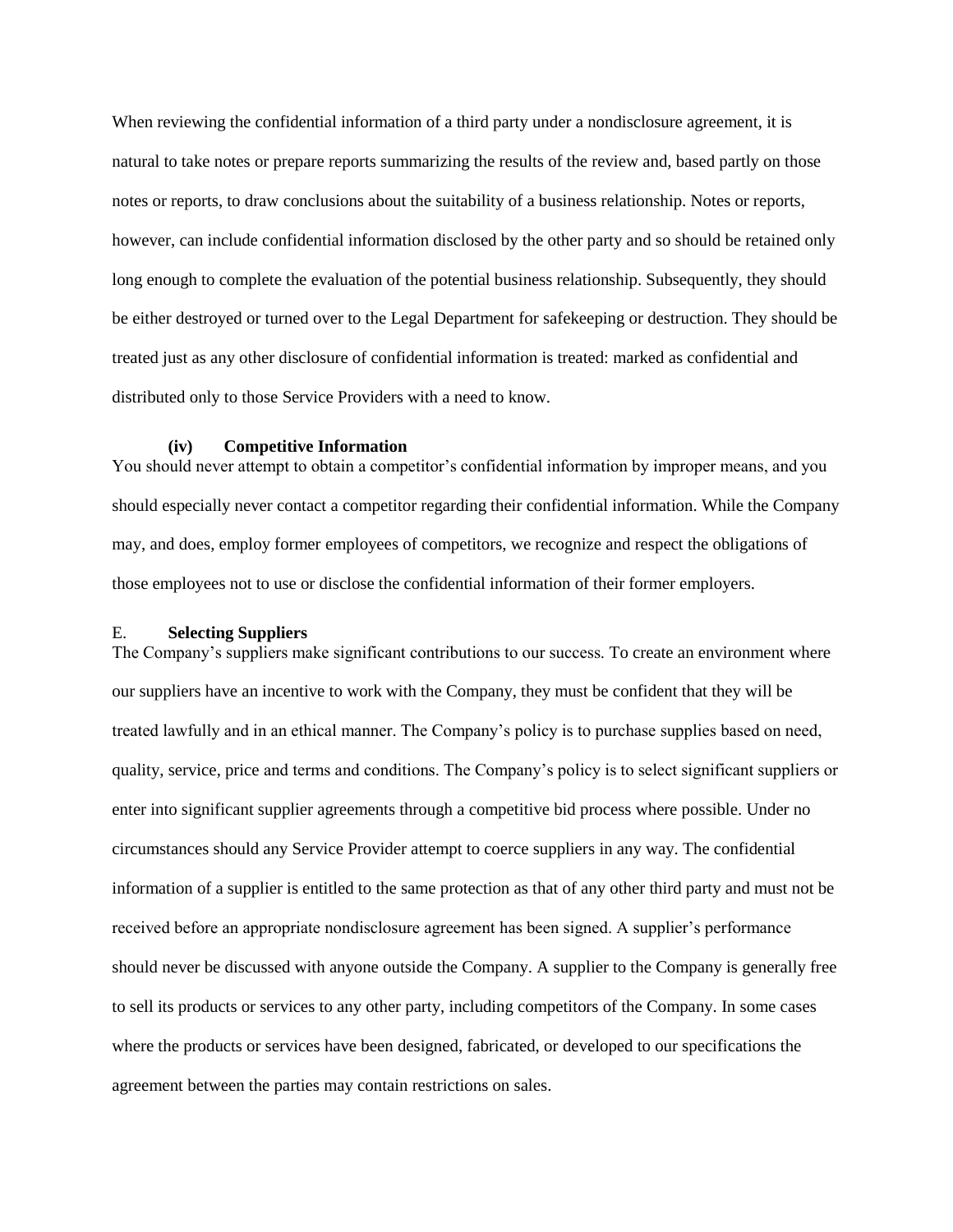#### F. **Government Relations**

It is the Company's policy to comply fully with all applicable laws and regulations governing contact and dealings with government employees and public officials, and to adhere to high ethical, moral and legal standards of business conduct. This policy includes strict compliance with all local, state, federal, foreign and other applicable laws, rules and regulations. If you have any questions concerning government relations you should contact the Company's Legal Department or consult the Anti-Bribery Policy.

#### G. **Lobbying**

Service Providers whose work requires lobbying communication with any member or employee of a legislative body or with any government official or employee in the formulation of legislation must have prior written approval of such activity from the Company's General Counsel. Activity covered by this policy includes meetings with legislators or members of their staffs or with senior executive branch officials. Preparation, research, and other background activities that are done in support of lobbying communication are also covered by this policy even if the communication ultimately is not made.

## H. **Government Contracts**

It is the Company's policy to comply fully with all applicable laws and regulations that apply to government contracting. It is also necessary to strictly adhere to all terms and conditions of any contract with local, state, federal, foreign or other applicable governments. The Company's Legal Department must review and approve all contracts with any government entity.

#### I. **Free and Fair Competition**

Most countries have well developed bodies of law designed to encourage and protect free and fair competition. The Company is committed to obeying both the letter and spirit of these laws. The consequences of not doing so can be severe for all of us.

These laws often regulate the Company's relationships with its distributors, resellers, dealers, and customers. Competition laws generally address the following areas: pricing practices (including price discrimination), discounting, terms of sale, credit terms, promotional allowances, secret rebates, exclusive dealerships or distributorships, product bundling, restrictions on carrying competing products, termination, and many other practices.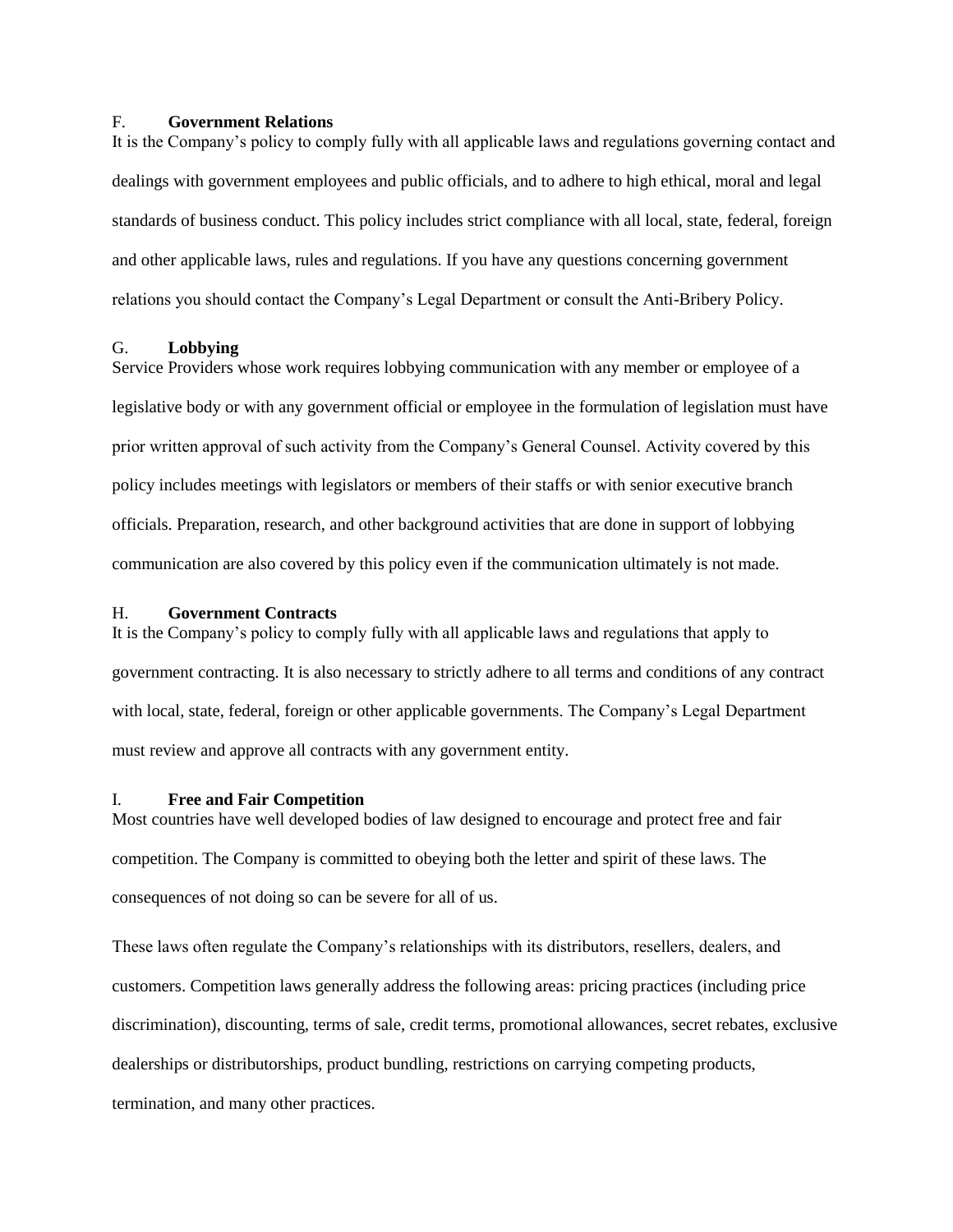Competition laws also govern, usually quite strictly, relationships between the Company and its competitors. As a general rule, contacts with competitors should be limited and should always avoid subjects such as prices or other terms and conditions of sale, customers, and suppliers. Service Providers may not knowingly make false or misleading statements regarding its competitors or the products of its competitors, customers or suppliers. Participating with competitors in a trade association or in a standards creation body is acceptable when the association has been properly established, has a legitimate purpose, and has limited its activities to that purpose.

No Service Provider shall at any time or under any circumstances enter into an agreement or understanding, written or oral, express or implied, with any competitor concerning prices, discounts, other terms or conditions of sale, profits or profit margins, costs, allocation of product or geographic markets, allocation of customers, limitations on production, boycotts of customers or suppliers, or bids or the intent to bid or even discuss or exchange information on these subjects. In some cases, legitimate joint ventures with competitors may permit exceptions to these rules as may bona fide purchases from or sales to competitors on non competitive products, but the Company's Legal Department must review all such proposed ventures in advance. These prohibitions are absolute and strict observance is required. Collusion among competitors is illegal, and the consequences of a violation are severe.

Although the spirit of these laws, known as "antitrust," "competition," "consumer protection" or "unfair competition laws", is straightforward, their application to particular situations can be quite complex. To ensure that the Company complies fully with these laws, each of us should have a basic knowledge of them and should involve our Legal Department early on when questionable situations arise.

#### J. **Industrial Espionage**

It is the Company's policy to lawfully compete in the marketplace. This commitment to fairness includes respecting the rights of our competitors and abiding by all applicable laws in the course of competing. The purpose of this policy is to maintain the Company's reputation as a lawful competitor and to help ensure the integrity of the competitive marketplace. The Company expects its competitors to respect our